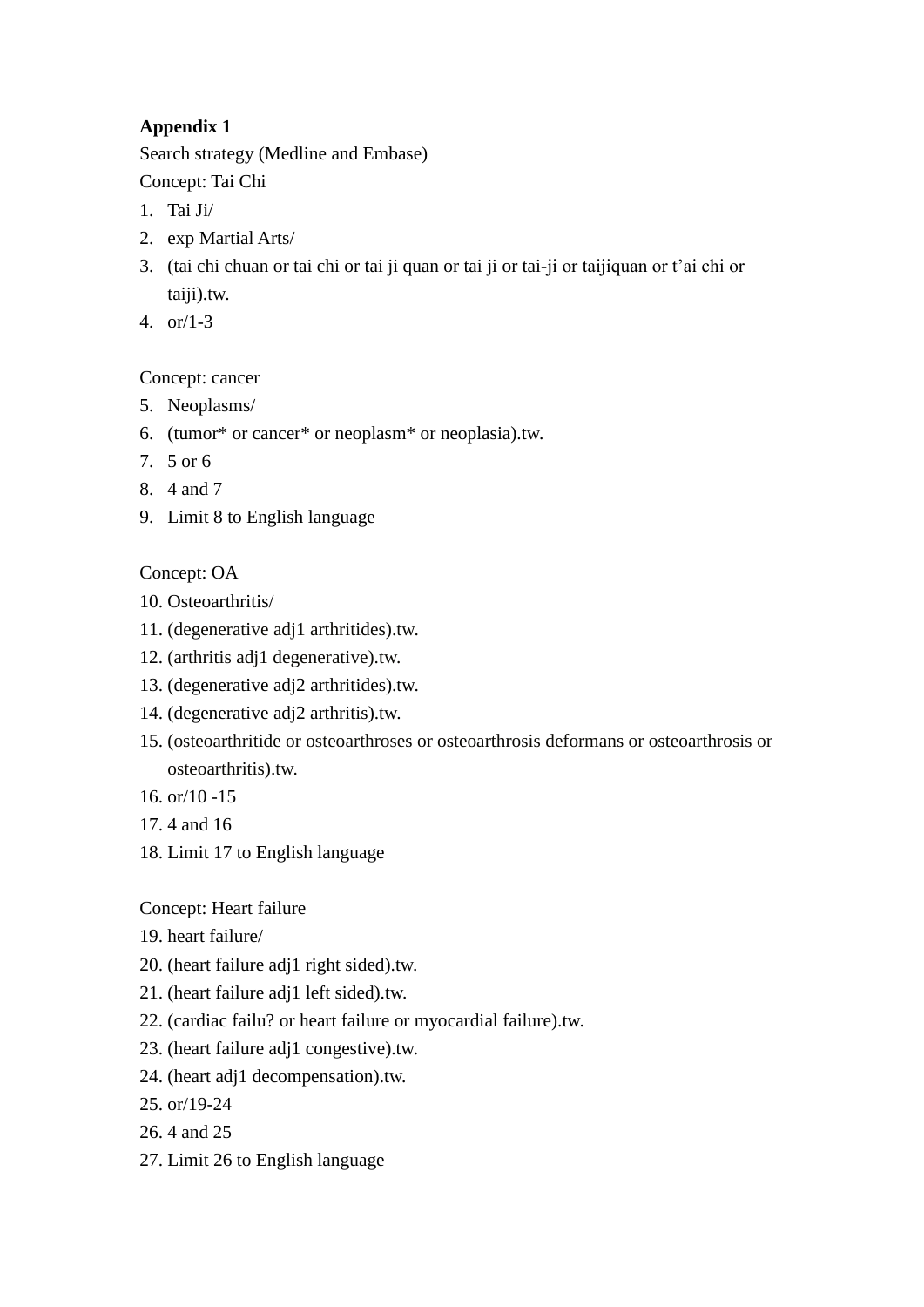Concept: COPD

- 28. pulmonary disease, chronic obstructive/
- 29. (chronic obstructive adj1 pulmonary disease\*).tw.
- 30. (chronic airflow obstruction\*).tw.
- 31. (chronic obstructive adj1 (lung or airway)).tw.
- 32. (COPD or COAD).tw.
- 33. (airflow obstruction\* chronic).tw.
- 34. lung diseases, obstructive/
- 35. (lung disease\* adj1 obstructive).tw.
- 36. (pulmonary disease\* adj1 obstructive).tw.
- 37. exp lung disease/
- 38. (lung adj1 disease\*).tw.
- 39. (pulmonary adj1 disease\*).tw.
- 40. Bronchitis, chronic/
- 41. (chronic bronchi\*).tw.
- 42. exp pulmonary emphysema/
- 43. (emphysema\*).tw.
- 44. (hyperlucent lung\*).tw.
- 45. or/28-44
- 46. 4 and 45
- 47. Limit 46 to English language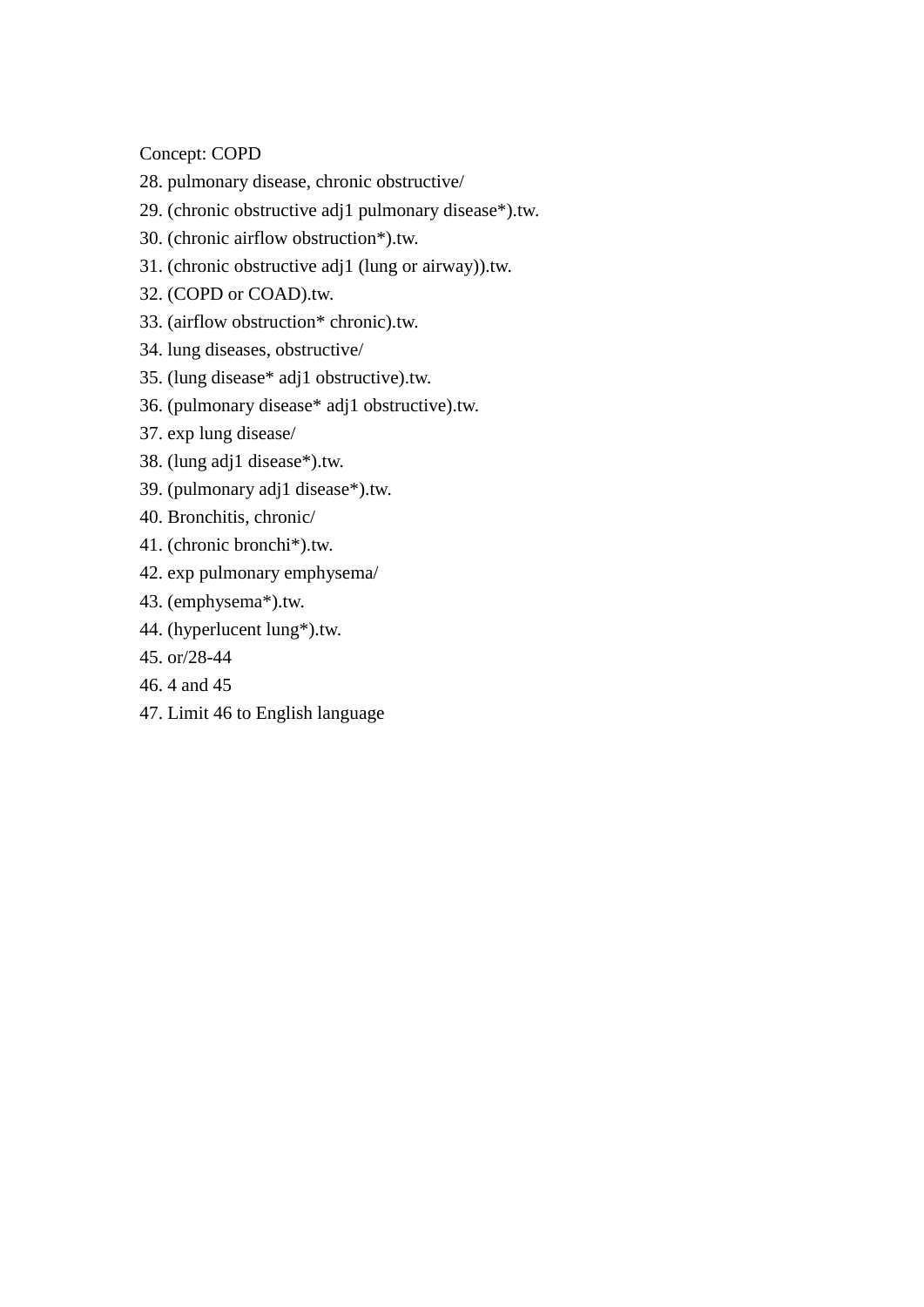#### Search strategy (Cinahl)

Concept: Tai Chi

- 1. MH "Tai Chi"
- 2. tai chi chuan or tai chi or tai ji quan or tai ji or tai-ji or taijiquan or t'ai chi or taiji
- 3. 1 or 2

# Concept: cancer

- 4. MH "Neoplasms"
- 5. tumor\* or cancer\* or neoplasm\* or neoplasia
- 6. 4 or 5
- 7. 3 and 6
- 8. Limit 7 to English language

# Concept: OA

- 9. MH "Osteoarthritis+"
- 10. degenerative N1 arthritides
- 11. arthritis N1 degenerative
- 12. degenerative N2 arthritides
- 13. degenerative N2 arthritis
- 14. osteoarthritide or osteoarthroses or osteoarthrosis deformans or osteoarthrosis or osteoarthritis
- 15. or/9-14
- 16. 3 and 15
- 17. Limit 16 to English language

# Concept: HF

- 18. MH "Heart Failure"
- 19. heart failure N1 right sided
- 20. heart failure N1 left sided
- 21. cardiac failu# or heart failure or myocardial failure
- 22. heart failure N1 congestive
- 23. heart N1 decompensation
- 24. or/18-23
- 25. 3 and 24
- 26. Limit 25 to English language

Concept: COPD

27. MH "Pulmonary Disease, Chronic Obstructive+"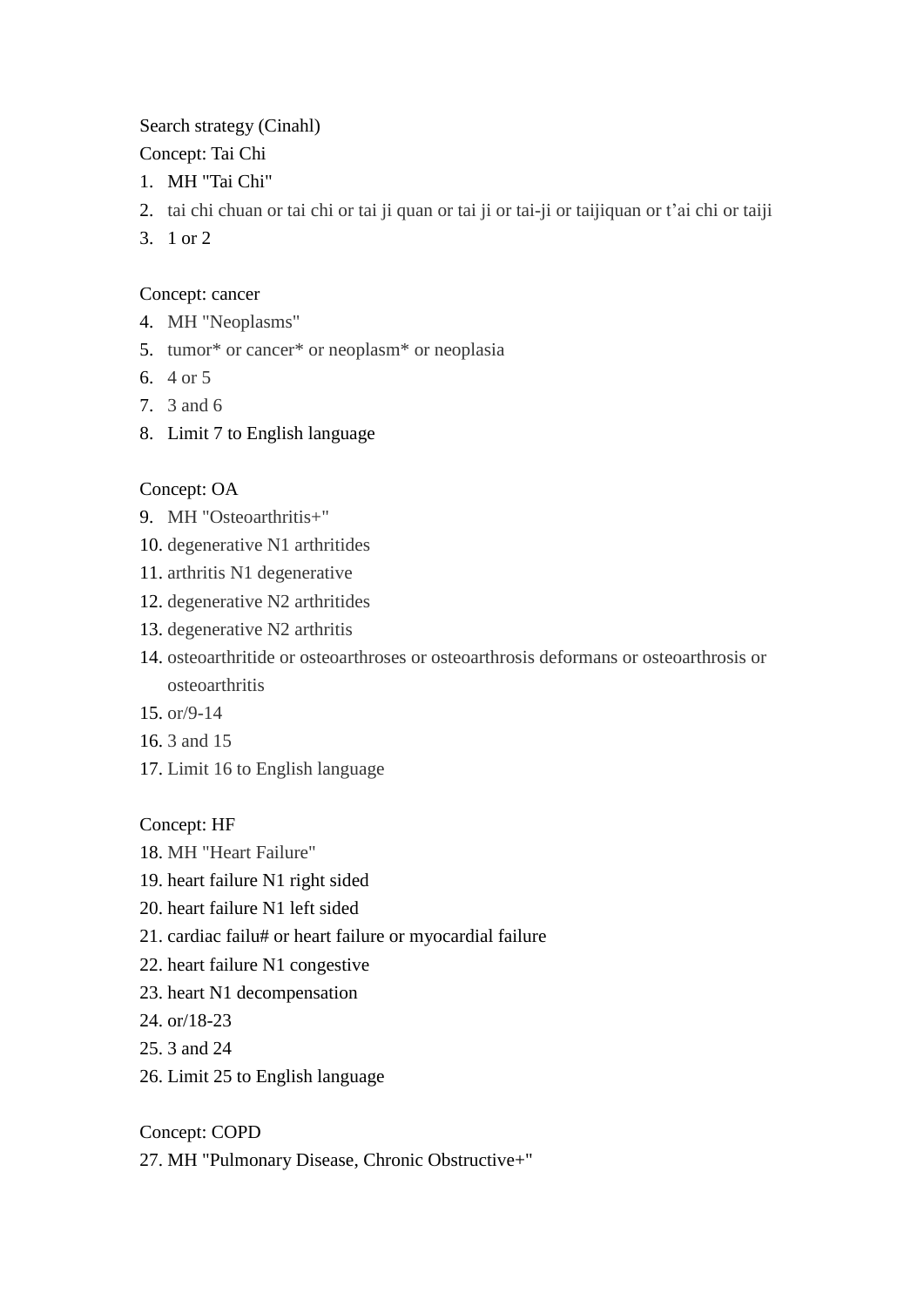- 28. chronic obstructive N1 pulmonary disease\*
- 29. chronic airflow obstruction\*
- 30. chronic obstructive N1 (lung or airway)
- 31. COPD or COAD
- 32. airflow obstruction\* chronic
- 33. MH "Lung Diseases, Obstructive+"
- 34. lung disease\* N1 obstructive
- 35. pulmonary disease\* N1 obstructive
- 36. MH "Lung Diseases"
- 37. lung N1 disease\*
- 38. pulmonary N1 disease\*
- 39. MH "Bronchitis, Chronic"
- 40. chronic bronchi\*
- 41. MH "Emphysema"
- 42. emphysema\*
- 43. hyperlucent lung\*
- 44. or/27-43
- 45. 3 and 44
- 46. Limit 45 to English language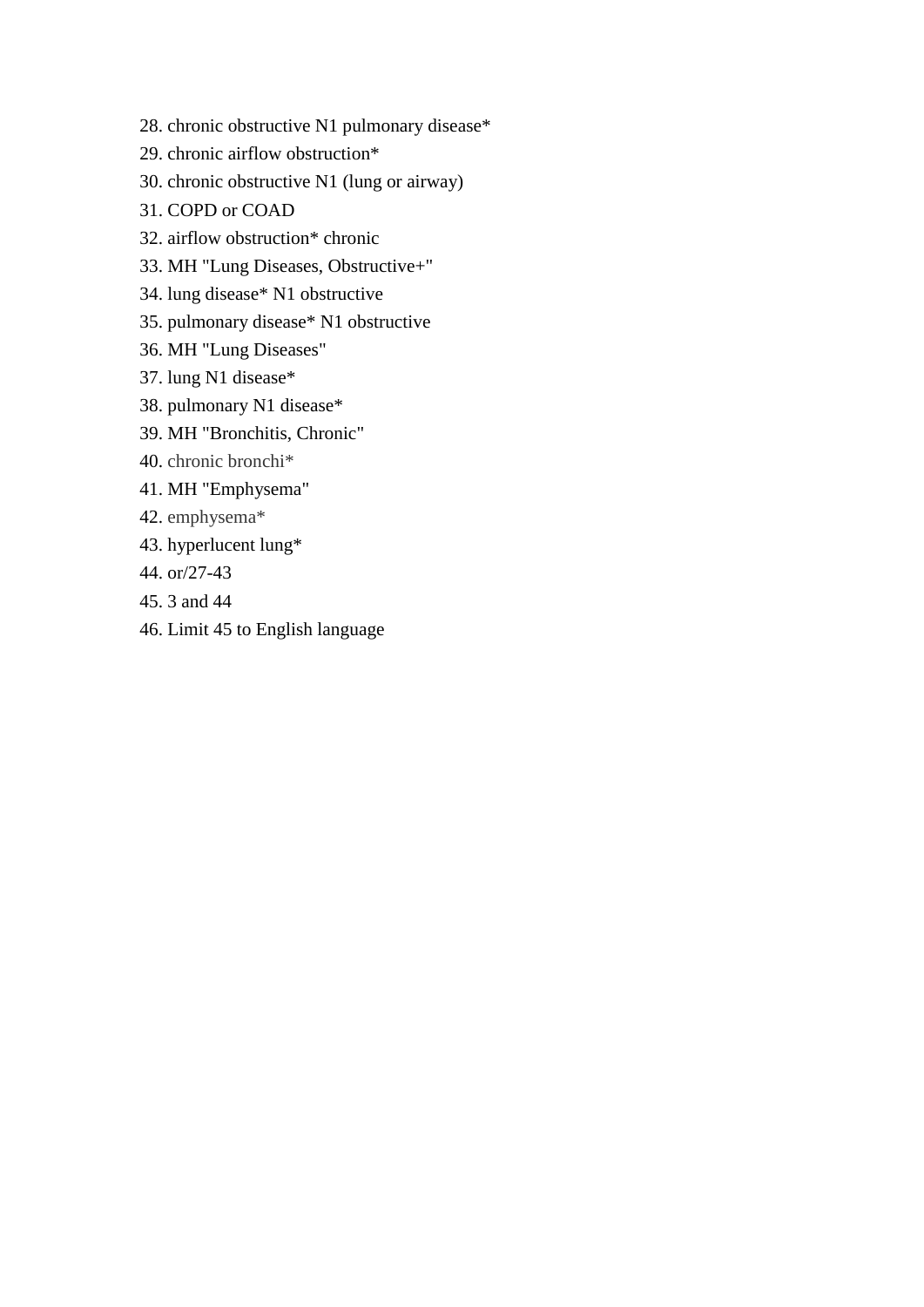#### Search strategy (SportDiscus)

Concept: Tai Chi

- 1. Tai Chi
- 2. tai chi chuan or tai chi or tai ji quan or tai ji or tai-ji or taijiquan or t'ai chi or taiji
- 3. 1 or 2

### Concept: cancer

- 4. Neoplasms
- 5. tumor\* or cancer\* or neoplasm\* or neoplasia
- 6. 4 or 5
- 7. 3 and 6
- 8. Limit 7 to English language

# Concept: OA

- 9. Osteoarthritis
- 10. degenerative N1 arthritides
- 11. arthritis N1 degenerative
- 12. degenerative N2 arthritides
- 13. degenerative N2 arthritis
- 14. osteoarthritide or osteoarthroses or osteoarthrosis deformans or osteoarthrosis or osteoarthritis
- 15. or/9-14
- 16. 3 and 15
- 17. Limit 16 to English language

Concept: HF

- 18. heart failure
- 19. heart failure N1 right sided
- 20. heart failure N1 left sided
- 21. cardiac failu# or heart failure or myocardial failure
- 22. heart failure N1 congestive
- 23. heart N1 decompensation
- 24. or/18-23
- 25. 3 and 24
- 26. Limit 25 to English language

Concept: COPD

27. pulmonary disease, chronic obstructive